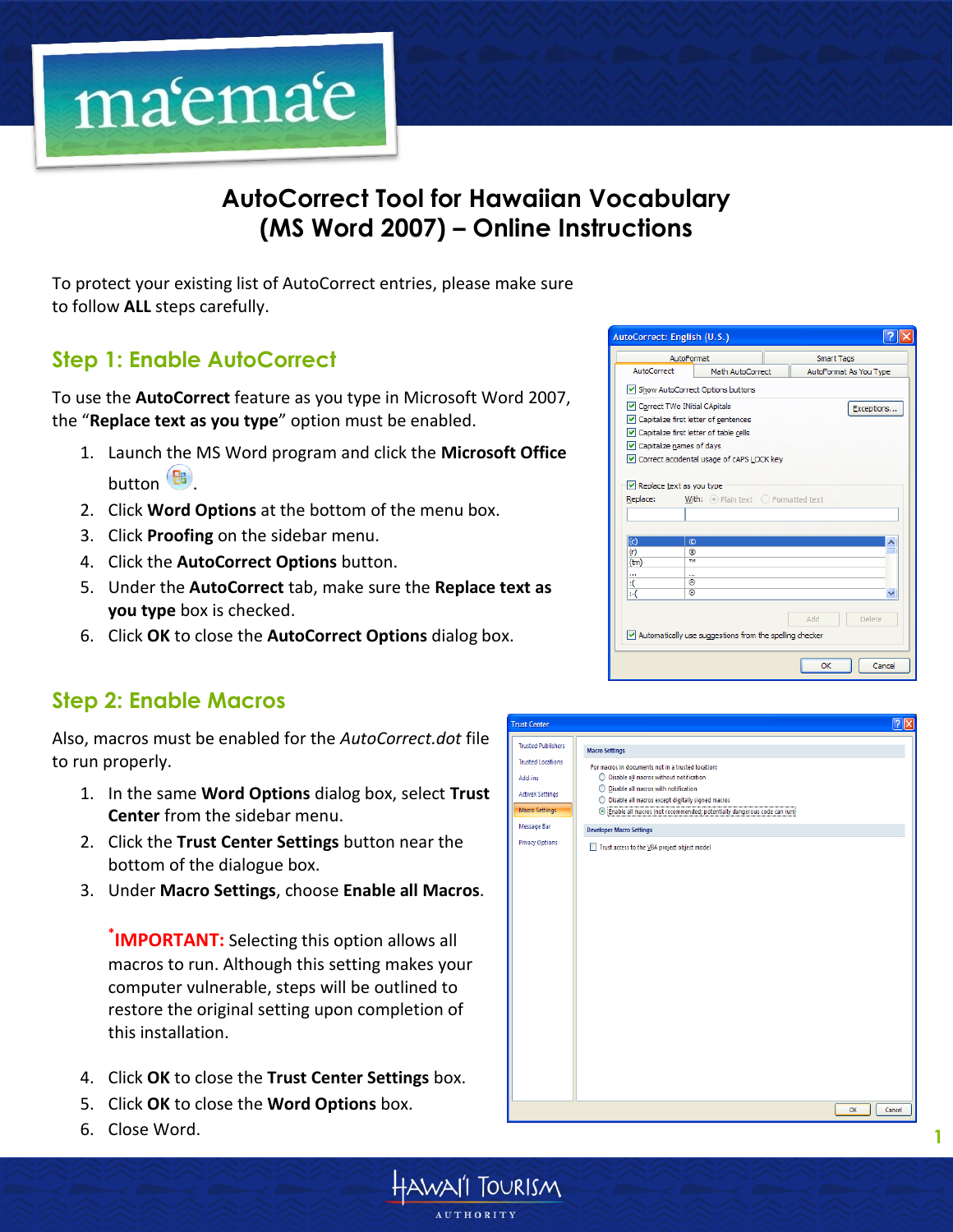### **Step 3: Download AutoCorrect Files**

- 1. Under the **Download Files** section of **Hawaiian Language Tools** on the Ma'ema'e page, click on the links to download the following files to your computer:
	- a. AutoCorrect.dot (Microsoft Word Template)
	- b. Hawaiian List.docx (Word Document)
- 2. When prompted, click **Save**.

**\*NOTE:** For ease of access, save the download files directly to your **Desktop** if possible. If by default the files automatically save to your **Documents** folder, please drag them to your desktop once they have finished downloading. Upon completion, you may move them to a different location.

3. You may close your web browser window at this time.

### **Step 4: Create a Backup Document of Your Existing AutoCorrect Entries**

In order to save any previously added AutoCorrect entries, you must create a backup document. Otherwise, all preexisting entries will be erased.

- 1. From your **Desktop**, open the *AutoCorrect.dot* file.
- 2. Since this document was downloaded from the Internet, you may have to click the **Enable Editing** button on the toolbar the first time you open it. If not, continue on to the next step.
- 3. Click the **Backup** button on the **AutoCorrect Utility** dialogue box and again, save the file to your **Desktop** (keep the default file name).

| <b>AutoCorrect Utility</b>                                                                                                                                                                                                  |         |        |  |  |  |  |
|-----------------------------------------------------------------------------------------------------------------------------------------------------------------------------------------------------------------------------|---------|--------|--|--|--|--|
| This program will allow you to backup and restore your AutoCorrect entries.<br>Choose Backup to create a Word document from your AutoCorrect list.<br>Choose Restore to restore an AutoCorrect list from a Backup document. |         |        |  |  |  |  |
|                                                                                                                                                                                                                             | Restore | Cancel |  |  |  |  |

- 4. Now you will have three files:
	- a. AutoCorrect Backup Document.docx
	- b. AutoCorrect.dot
	- c. Hawaiian List.docx
- 5. Click **Cancel** to close the **AutoCorrect Utility** box.
- 6. Close the document.

#### **Step 5: Copy Hawaiian AutoCorrect List**

- 1. From your **Desktop**, now open the *Hawaiian List.docx* file.
- 2. Click anywhere in the table and press **Ctrl** + **A** to select the entire table.
- 3. Copy the table by pressing **Ctrl** + **C** (or right-clicking and choosing **Copy**).
- 4. Now the entire list is copied to the clipboard.
- 5. Minimize the document. **<sup>2</sup>**